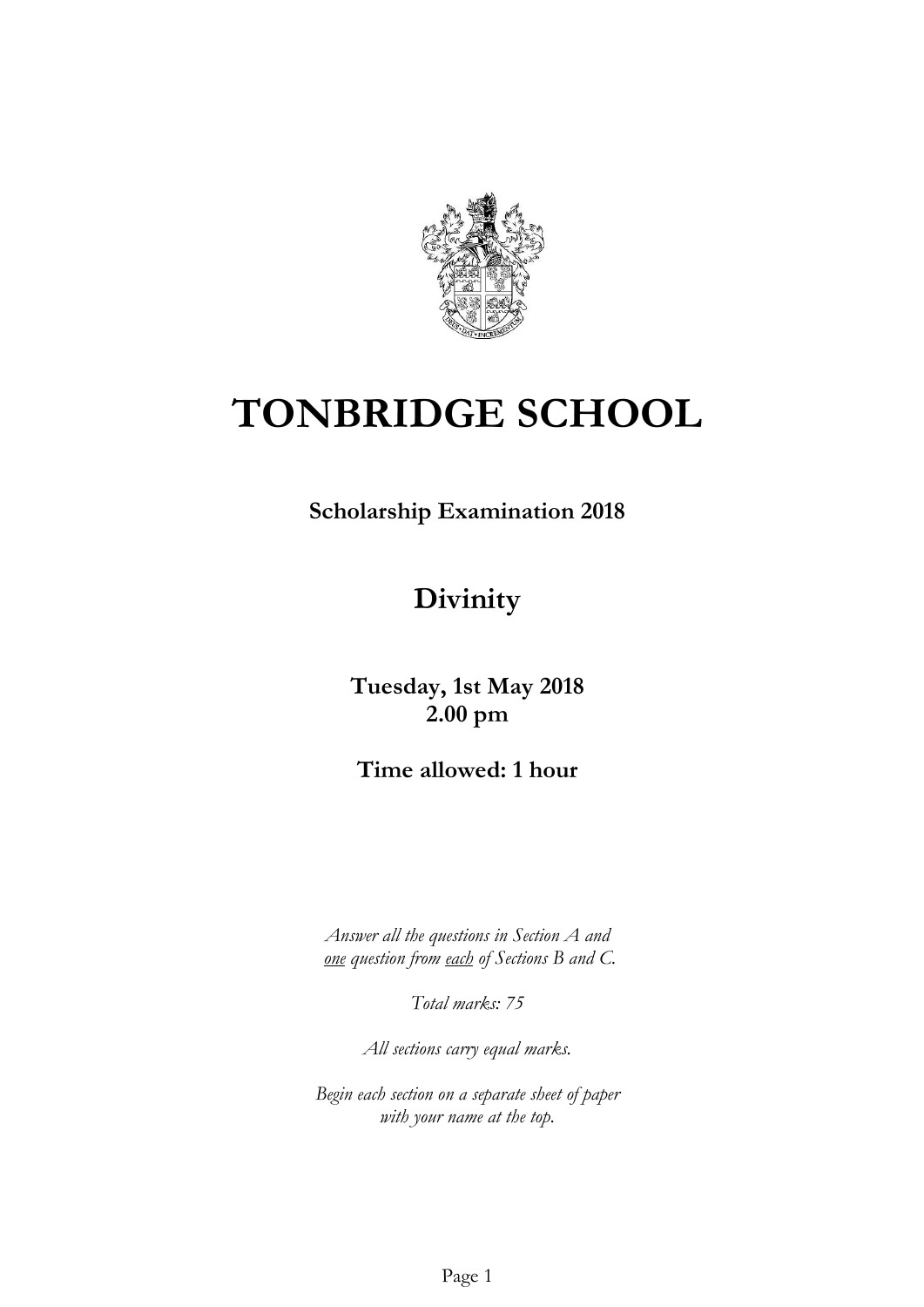#### **Section A**

*Read the extract below; answer* **ALL** *the questions that follow it.*

#### **Non-believers turn to prayer in a crisis, poll finds**

*For many non-believers, it is an instinctive response to a crisis: "Please, God." So perhaps it should not be surprising that a new survey has found that one in five adults pray despite saying they are not religious. Just over half of all adults in the UK pray, and they are increasingly likely to call on God while engaged in activities such as cooking or exercising, according to the poll. Although one in three people pray in a place of worship, and a third pray before going to sleep or on waking, others combine prayer with daily activities. One in five pray while doing household chores or cooking, 15% pray while travelling, and 12% pray during exercise or other leisure pursuits.*

*Just under half of those who pray said they believed God hears their prayers, which suggests a slim majority feel their supplications are not answered. Four in ten go further, saying prayer changes the world; a similar number say it makes them feel better…*

*Rachel Treweek, bishop of Gloucester, said: "We should not be surprised by these recent findings, which reflect human longing for the mystery and love of God amid experiences of daily life."*

*(Harriet Sherwood - The Guardian 14 January 2018)*

| 1. | Outline the findings of the recent survey on prayer. | [10] |
|----|------------------------------------------------------|------|
| 2. | Explain why non-religious people might pray.         | [10] |
|    |                                                      |      |

3. 'God should not listen to the prayers of non-believers.' Do you agree? [5]

**[Total for section A: 25 marks]**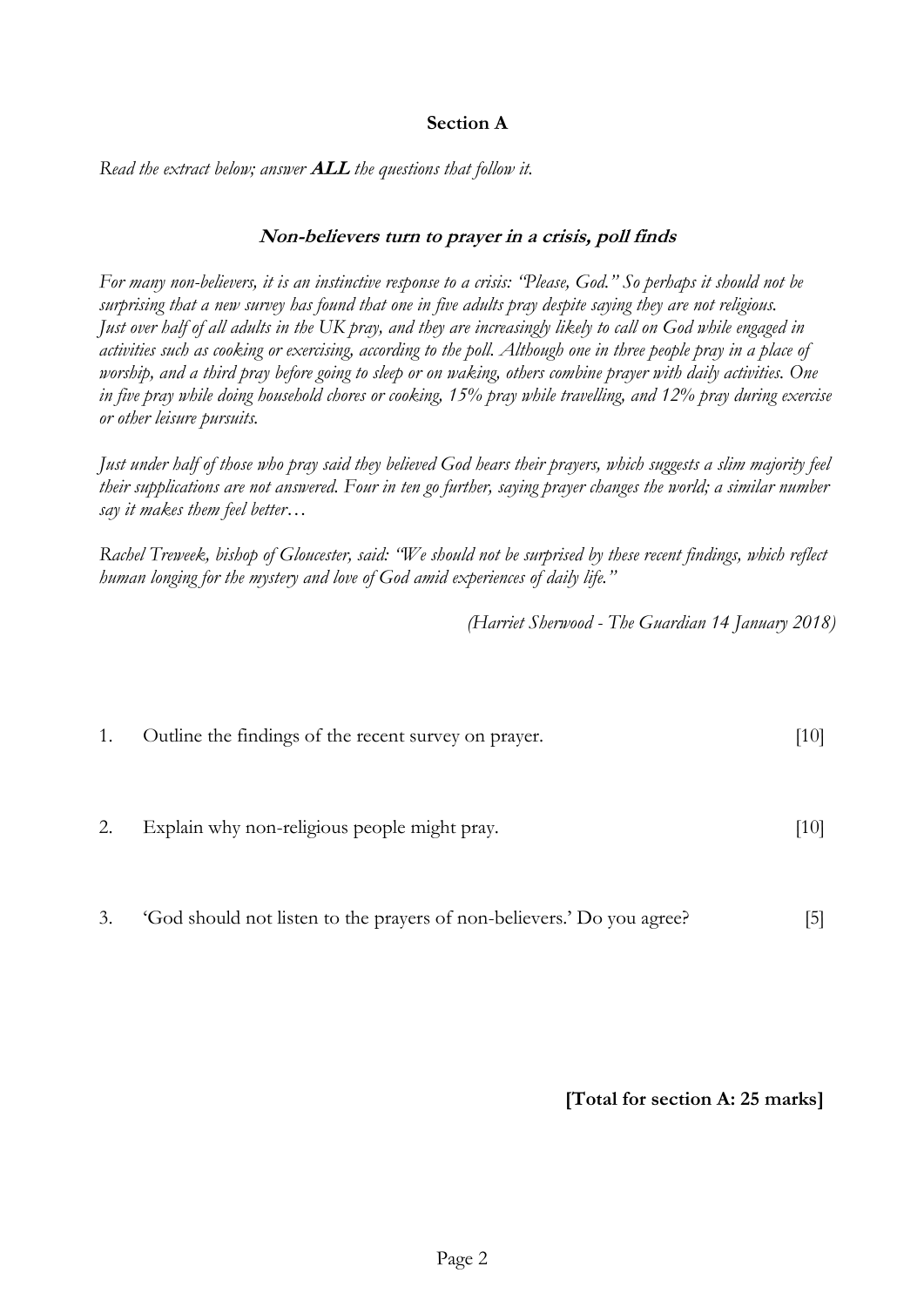#### **Section B**

# **Old & New Testament Set Texts**

#### *Answer* **ONE** *question. Each question has two parts.*

| 1. | a) | Outline differences between the two Creation accounts in Genesis 1 and<br>Genesis 2.                                        | $[10]$ |
|----|----|-----------------------------------------------------------------------------------------------------------------------------|--------|
|    | b) | The Genesis creation stories are incompatible with scientific theories about the<br>origins of the universe.' Do you agree? | $[15]$ |
| 2. | a) | Outline the story of David and Bathsheba.                                                                                   | [10]   |
|    | b) | 'David was a monster, not a role model.' Do you agree?                                                                      | $[15]$ |
| 3. | a) | Describe what happened when Jesus calmed the storm.                                                                         | $[10]$ |
|    | b) | Jesus chose the wrong people to be his disciples.' Do you agree?                                                            | $[15]$ |
| 4. | a) | Describe Jesus' appearance to Mary Magdalene after the resurrection.                                                        | [10]   |
|    | b) | 'The resurrection must be true, otherwise Christianity would not exist.' Do you<br>agree?                                   | $[15]$ |

**[Total for section B: 25 marks]**